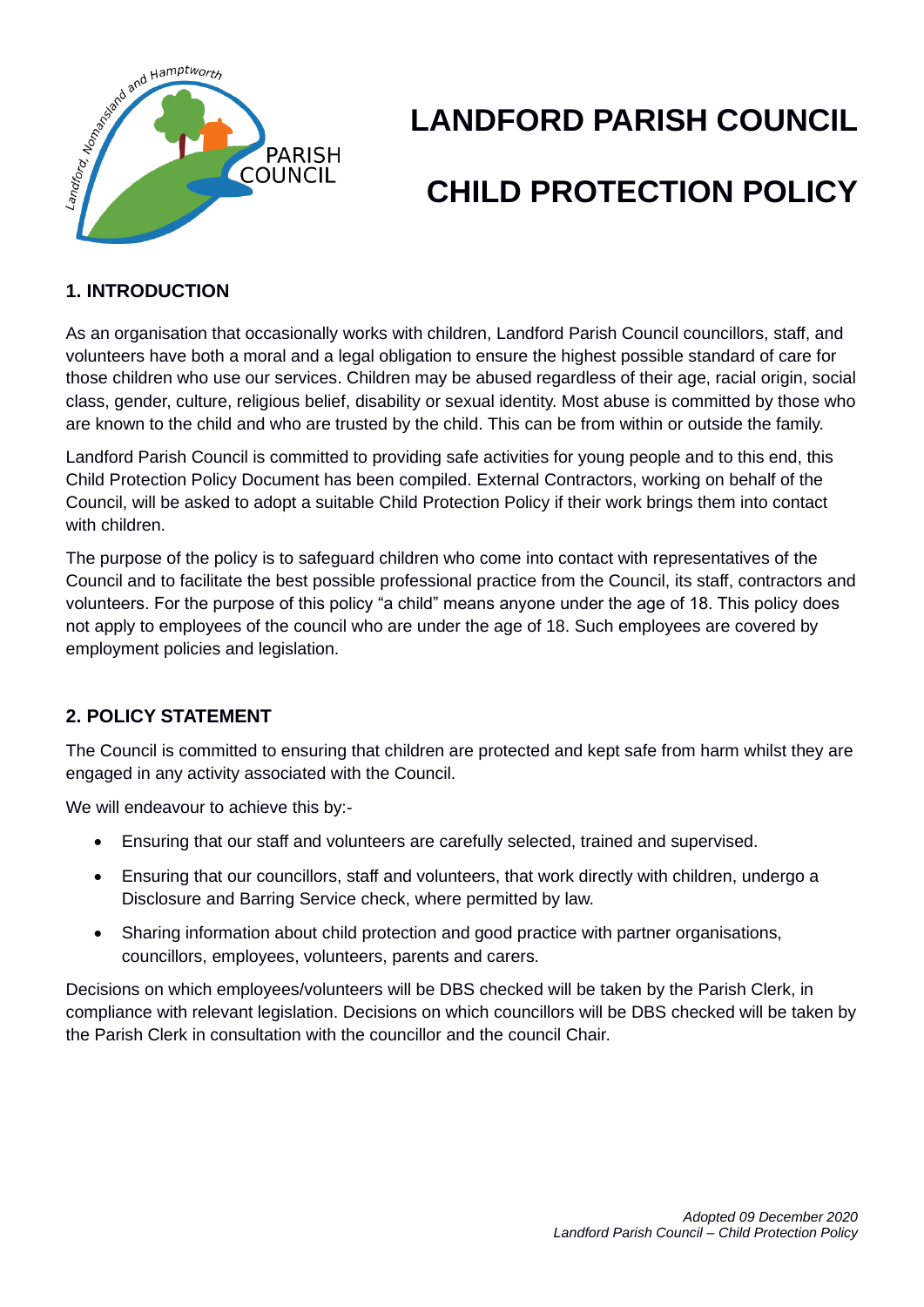# **2.1 Policy Aims**

This Child Protection Policy is provided as part of an induction package to all councillors and those employed by Landford Parish Council, whether paid or unpaid, who will have direct contact with children. The aims are:-

- To create a healthy and safe environment at all activities.
- To ensure children are listened to, and kept safe from harm
- To support and encourage parents to voice their opinions regarding the welfare of their children and to raise their awareness of the importance of asking questions about the clubs and activities which they send their children to.
- To ensure councillors, staff and volunteers, who work with children, are well informed, supported and enabled to provide the best possible practice.

#### **2.2 Objectives**

The objectives are:-

- To raise the level of awareness of councillors, staff and volunteers about child abuse and its various forms.
- To raise the level of awareness of councillors, staff and volunteers about what children are entitled to be protected from.
- To ensure that all councillors, staff and volunteers are able to recognise signs which could signify the abuse of a child.
- To promote the general welfare, health and full development of children during all activities.
- To develop effective procedures in recording and responding to accidents and complaints and to alleged or suspected incidents of abuse.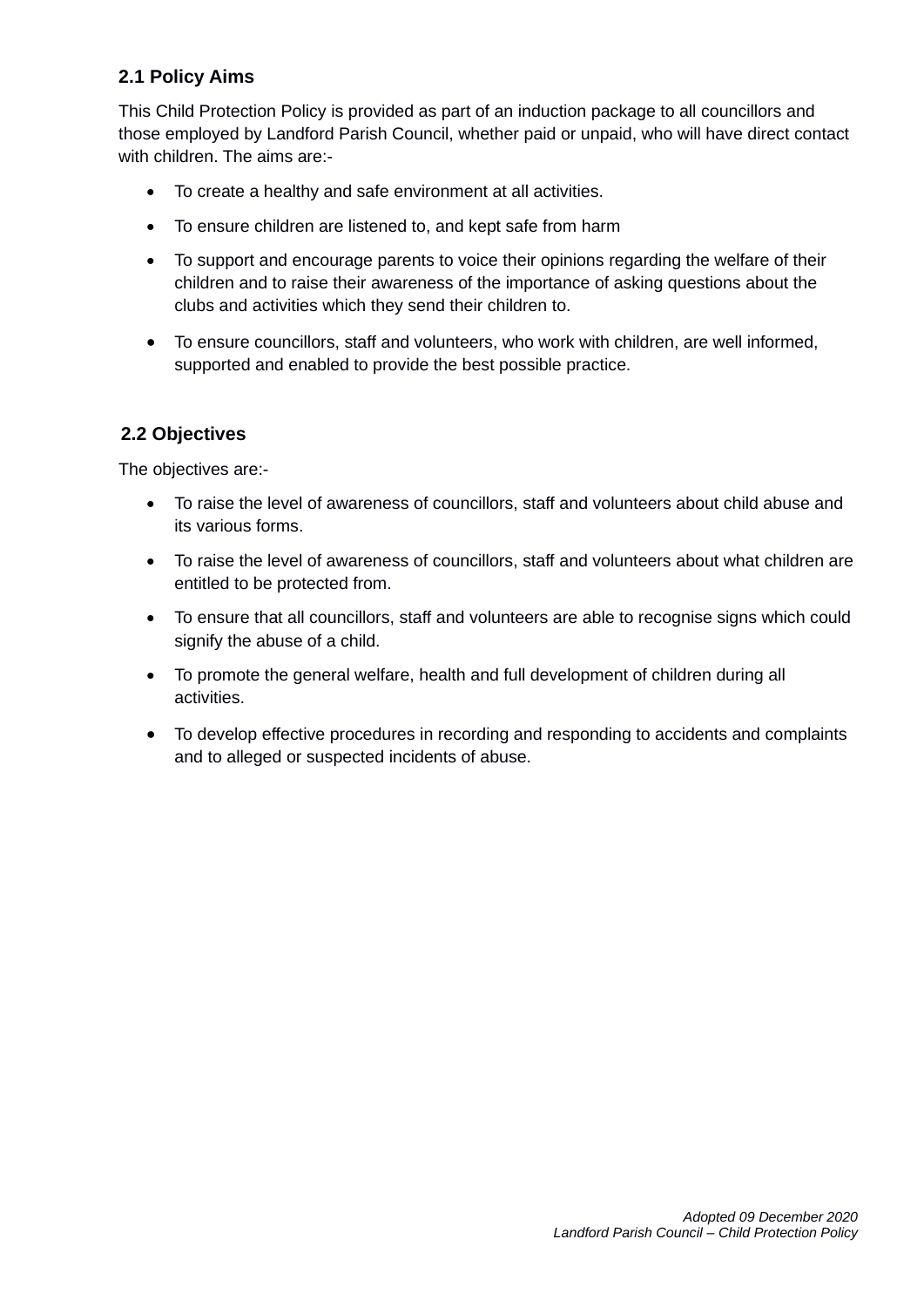#### **3.1 Recruitment and Selection of Staff/ Volunteers**

All applicants who will work with children in the course of their job will complete a disclosure from the Disclosure and Barring Service to ensure that there are no irregularities in their background which may give cause for concern. All new employees, whether paid or unpaid, will be provided with the Child Protection Policy and asked to sign to confirm that they will abide by it.

Application forms are designed to ascertain as much information as possible, such as, but not limited to:-

- Past career, relevant interests, any gaps in employment and reasons for leaving, educational, national governing body, First aid qualifications and child protection training.
- At least one reference is taken up, and where relevant followed up by letter or telephone. References taken up will ascertain the person's suitability to work with children.
- It is made clear that all information remains confidential.
- Personal identification will be confirmed by reference to a passport, driving licence, birth or marriage certificate, National Insurance number or utility bill.

#### **3.2 Allegations against Employees/ Councillor/ Volunteers**

If a child, parent or guardian makes allegations to the Parish Council against any person working for or acting on behalf of the Parish Council it will be recorded by the Parish Clerk. On receipt of the complaint the Parish Clerk will contact Wiltshire County Social Services and/or the Police (if appropriate), to appraise them of the situation.

The Parish Clerk should inform the person against whom the complaint has been made as soon as possible. If the allegation appears to be a case where to do so might prejudice a criminal investigation, this will require consultation with the Police to ascertain the appropriate procedure.

The Course of action to be taken in relation to any allegation will be decided by the nature of such an allegation, and if it is of a criminal nature, upon the advice of the Police.

In the event that the allegation is made against the Parish Clerk, the above procedures will be dealt with by the Chair of the Parish Council.

### **3.3 Reporting of Concerns**

Those working on Parish Council activities have a duty to ensure that any suspicion, incident, allegation or other manifestation relating to child protection is reported to the Parish Clerk.

The Parish Clerk will take appropriate action and report to the Police and/or Social Services, if it is deemed to be the necessary course of action.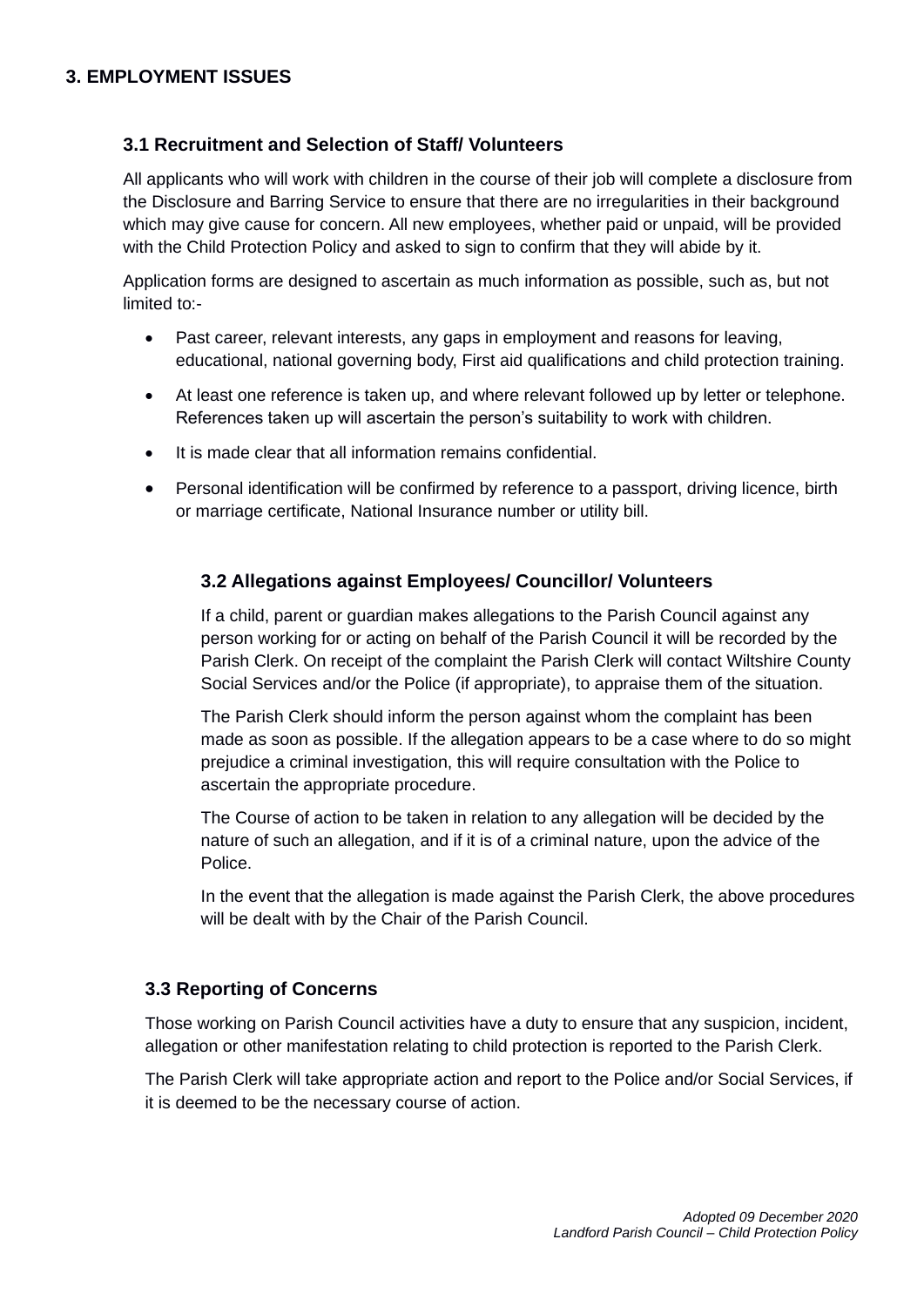# **4. GOOD PRACTICE**

It is possible to reduce situations where abuse may occur. The following are more specific examples of care which should be taken when working with children:-

#### **4.1 You should:-**

- Always be publicly open when working with children. Avoid any situations where you and an individual child are completely unobserved (encourage and open environment).
- Where possible, children should not be left unattended, however this will depend on age and circumstances.
- In a sports situation, where possible, parents should take on the responsibility for their children in the changing rooms. If groups have to be supervised in the changing rooms, ensure that you work in pairs, and do not enter changing rooms of the opposite sex, when supervising children.
- Where there are mixed groups, supervision, where possible, should be by a male **and** female member of staff/ volunteer/ councillor.
- You must respect the rights, dignity and worth of every person and treat everyone equally.

#### **4.2 You should never:-**

- Engage in rough, physical or sexually provocative games.
- Share a bedroom with a child.
- Allow or engage in any form of inappropriate contact.
- Allow children to use inappropriate language unchallenged.
- Make sexually suggestive comments to a child, even in fun.
- Allow allegations made by a child to go unchallenged, unrecorded or not acted upon.
- Do things of a personal nature that children can do for themselves.
- Enter the changing rooms of the opposite sex when supervising children, unless in an emergency (always try to have another adult accompany you wherever possible).

#### *Failure to follow these guidelines may well result in formal action under the Council's disciplinary procedures.*

Everyone should be aware that it is **not good practice to:-**

- Spend any time alone with children away from others. When talking to children on your own ensure you can be seen by others.
- Take children alone on car journeys, however short.
- Take children to your home where they will be alone with you.